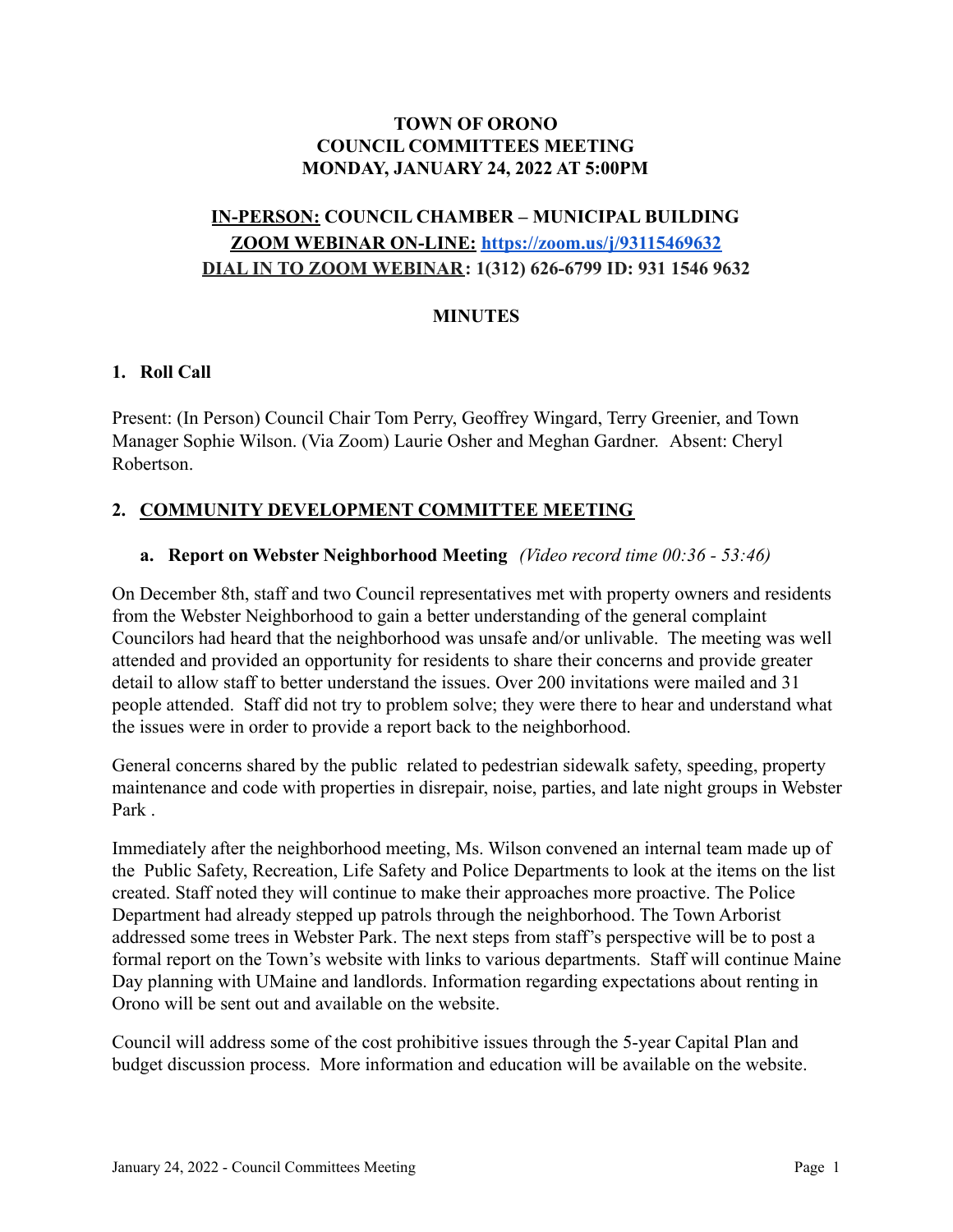## **b. Implementing Regular Community Conversation Groups with Key Staff** *(Video record time 53:47 - 1:05:25)*

Ms. Wilson recommended that Council consider scheduling four Community meetings per year. Key staff personnel could be brought in to have open conversations with people. The meetings could be in person or virtual. The first meeting could start in May. Committee members suggested evaluating the value of the meetings after the first meeting.

Councilor Perry liked the idea of having targeting meetings to control the size and the neighborhood for conducting two-way conversations. Councilor Gardner supported the idea of a group meeting to discuss issues with the Town. She suggested creating a brand so people will know it is an informal ongoing conversation.

# **3. FINANCE AND OPERATIONS COMMITTEE**

## **a. Proposal to Increase Council Pay** (Video record time 1:05:25 - 1:25:56)

Ms. Wilson said Councilor Robertson wanted to consider increasing Councilor's pay. Ms. Wilson noted the Town Charter allows the Council to establish the rate of pay. She had staff reach out to other communities to see a pay comparison: The lowest Council pay was \$600/year and the highest was \$4,000/year, with the majority of towns in the \$1,000 to \$1,500/year range. Councilors noted that different towns involve different amounts of time commitments.

Councilors discussed the volunteer nature of the work, the equity issue for future Councilors, and the view of spending taxpayer money on the town. Council will discuss this item further next month.

## **b. Review of Financials** *(Video record time 1:25:58 - 1:44:11)*

## **i. Tax Collections**

Ms. Wilson reported that 52% of the first half of taxes have been collected. The second half of taxes are due on 2/10/2022.

## **ii. Budget Report and Brief Review of Draft FY21 Audit**

Ms. Wilson stated the Town had a positive audit report. She suggested Councilors review the draft FY21 report. Councilor Perry said the auditors spoke highly of the staff. It was noted that the fund balance has increased this year by \$1.5M. The final audit will be available in about three weeks.